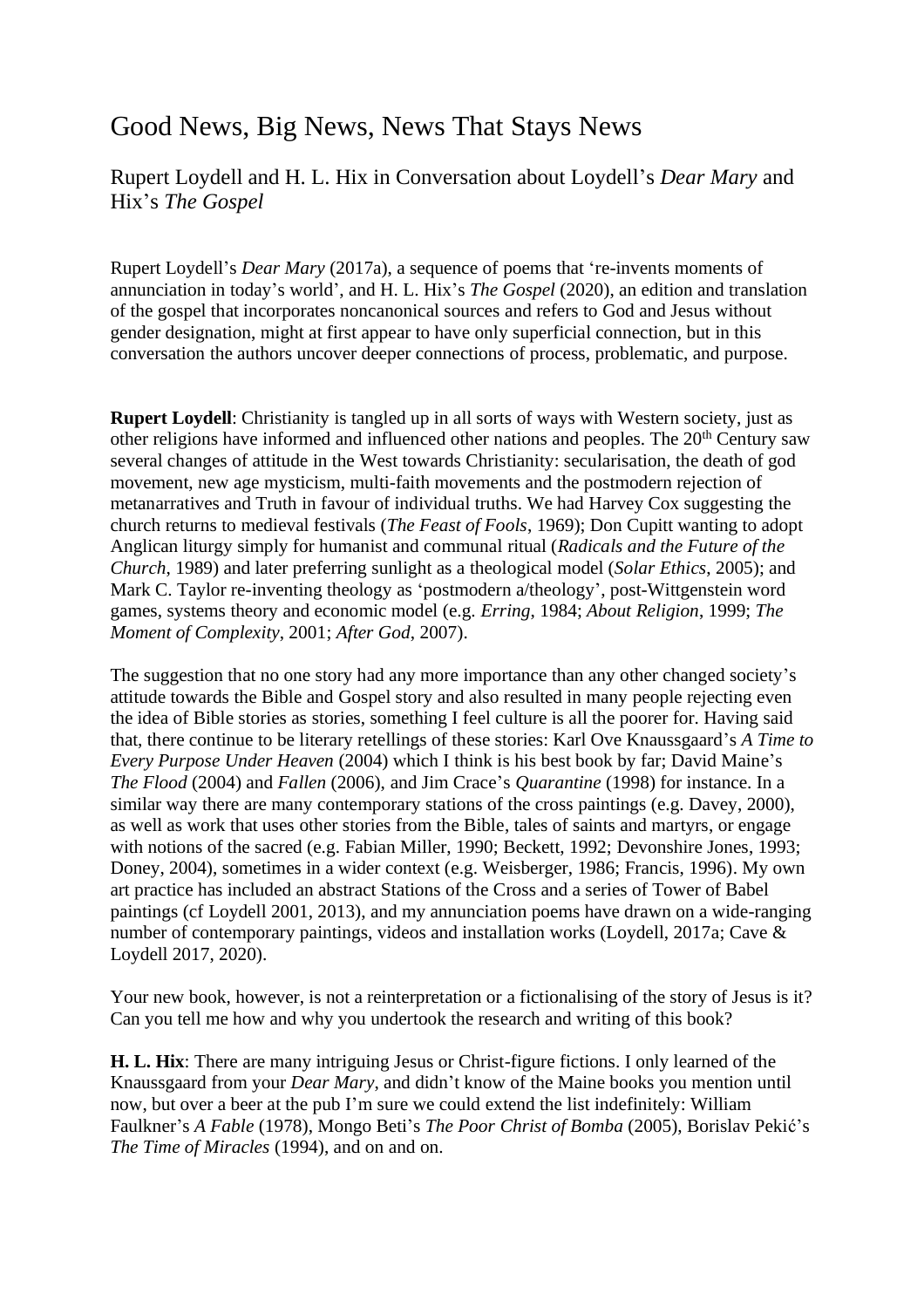I'm interested in such fictionalizings, but you're right: that's not what *The Gospel* does. Crace and the others take the figure of Jesus derived from ancient narratives, and invent new narratives that feature a protagonist based on or associated with that figure. In *The Gospel*, I don't *invent* any of the narratives: I select from existing ancient narratives, arrange those selections, and translate the selections, but I don't add anything new 'out of my own head'. However satisfying or unsatisfying the compilation, however adept or inept the translation, nothing in *The Gospel* is 'made up' by me: it is *composed of* ancient narratives, not *based on* them.

The 'how' of my composing *The Gospel* is straightforward. I gathered all the gospels I could, then read them, selected material from them, arranged the selections into an order, and translated the newly arranged whole. The *why* is (of course?) more complicated, enough so that no doubt I myself don't fully understand. But here's one point of entry. In relation to other literature, we've figured out how problematic canon-fixing is: reading lists composed exclusively of works by white males from colonizing nations reify and reproduce patriarchy, colonialism, whiteness. The work of questioning the literary canon is not complete, but it's active: a university student in a typical intro lit survey course today would be assigned a very different set of readings than I was assigned long years ago in the survey courses I took. But nowhere is the canon more rigidly and unquestioningly fixed than in relation to the gospel. The canon is *so* fixed that many people don't know that it *can* be questioned. In popular culture, the terms 'the gospel', 'the Gospels', and 'the four Gospels' are interchangeable.

One reason for composing *The Gospel* was to perform a recognition that identifying the gospel with Matthew, Mark, Luke, and John is an institutional constraint, not an inherent characteristic of the texts themselves. If in my university all intro to poetry courses had a standardized syllabus, always and only Milton, Keats, Robert Browning, and T. S. Eliot, in that order, I would recognize this as the institution telling me what and how to read; I wouldn't believe that the poems of those four define and exhaust poetry. Yet it is a very widely held, and very seldom questioned, view that Matthew, Mark, Luke, and John define and exhaust the gospel.

**RL**: Part of your approach was to use an everyday translation of language rather than any specialist or religious words that have become associated with the original vocabulary. So 'lord' becomes 'boss', 'angel' becomes 'emissary'. I found the former difficult, not in a theological way, but because it is so mundane and almost slang-like. Doesn't the humanisation of god in this way produce other problems? – I mean instead of an unknowable deity we now have the image of a money-grabbing businessman, someone who we resent being in charge.

**HH**: My decision to use 'boss' rather than 'lord' to translate the Greek word *kurios* is, so far, neck-and-neck with the ungendered pronouns for generating the most negative responses from readers. I certainly agree that it's not a perfect solution, but it does at least *address* a problem that other translations sweep under the rug. One way to identify the problem would be to point to this dissonance. To my knowledge, *every* English translation of the canonical gospels substitutes 'lord' for 'kurios' when the reference is to Jesus or God. Yet, if there were no tradition, if the canonical gospels had been discovered in a desert cave yesterday afternoon and were being translated into English for the very first time today, *no* translator would choose 'lord' to translate 'kurios'. That signals at least this: the use of 'lord' for 'kurios' reflects a very secure social/institutional custom but *not* a strong correlation of meaning between the words.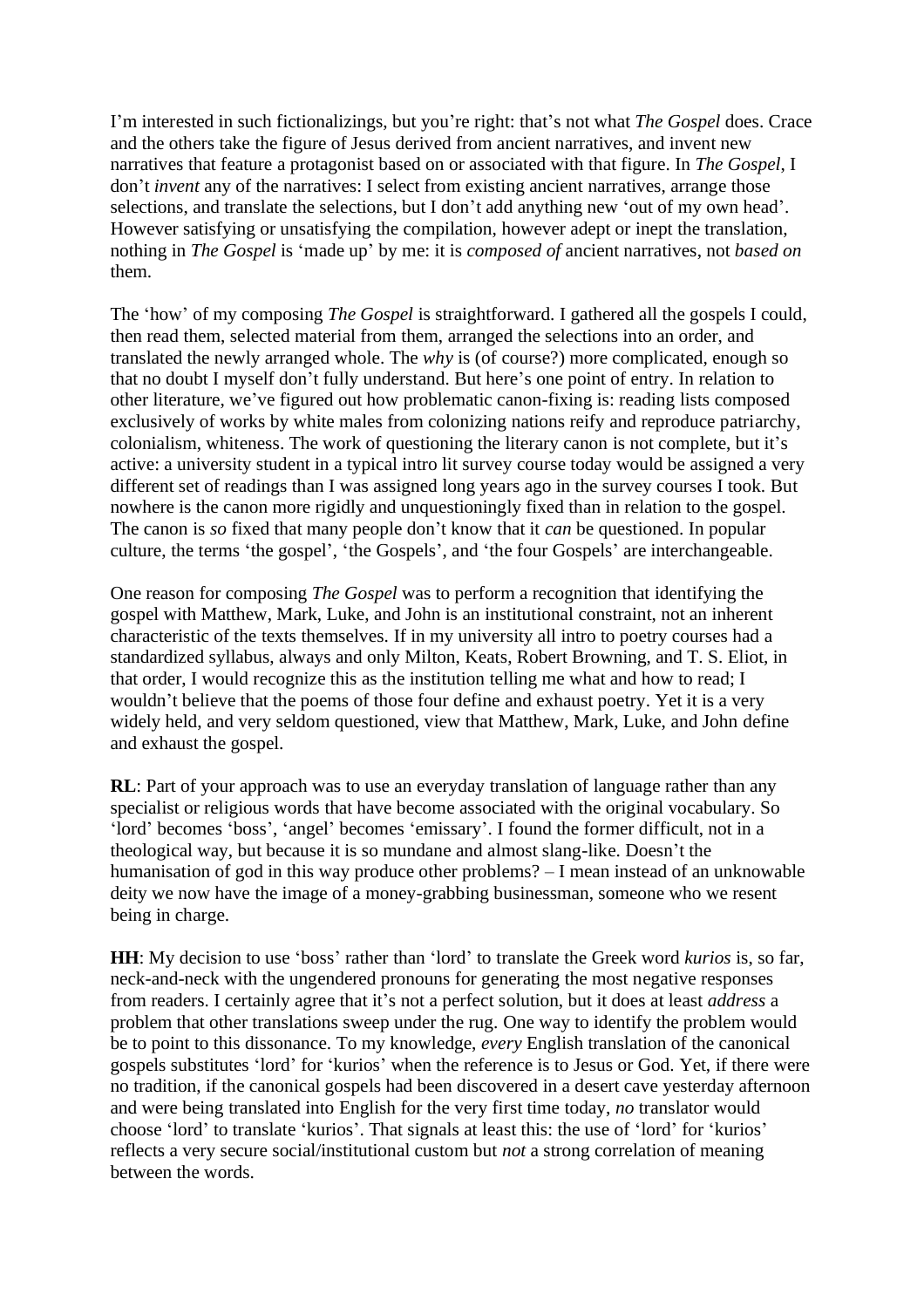So you've put your finger right on the problem: 'kurios' in the originals is much more 'mundane and slang-like' than 'lord' in our translations. If I were an agricultural labourer, I wouldn't refer to the landowner as my 'lord', but 'kurios' is the term used to designate the landowner in the parable of the labourers in the vineyard. 'Lord' for 'kurios' when it is applied to Jesus picks out the same referent as the original, but its implications are completely contrary to those of the original.

**RL**: You have also de-gendered God and Jesus, or at least changed their pronouns. I accept that the depiction of a bearded, white old man in Heaven has been problematic for many centuries, but I found the degendering of Jesus a more difficult concept. Isn't Jesus' humanity something that has allowed Christianity a contemporary voice, as readers can interpret or accept him as a teacher, radical, or philosopher if they choose not to. Is Jesus being male such a problem? You haven't degendered any other human characters in your *Gospel*. Have you neutered Jesus?

**HH**: The approach to gender in *The Gospel* does differ from the other ways in which this gospel resists contemporary norms. In translation choices such as 'boss' instead of 'lord' for 'kurios' and 'sky' always for 'ouranos' instead of sometimes 'sky' and sometimes 'heaven', my claim (right or wrong) is to be repairing an entrenched error about the text. (Here I'm using Mieke Bal's [2017] text/story/fabula distinction.) My claim in those cases is that the customary translation into English gets something wrong about what the original Greek text says and means. Even the decision to make a redaction is first and foremost about the text: which texts (canonical only, or also noncanonical?) get to take part in telling the story, and how do they take part?

The gender approach in *The Gospel*, though, has more to do with the fabula. Most of the uniquenesses of *The Gospel* are claims that other English editions get it wrong about the Greek texts: what the Greek texts say and how they were composed and which are worthy of regard. (I'm using 'Greek' here synecdochally, because the four canonical Gospels are in Greek, but *The Gospel* draws also on Coptic and Latin and even in one case Syriac originals.) By contrast, the degendering in *The Gospel* says other English editions *and* the original Greek texts get the fabula wrong.

If the becoming-human of the transcendent is part of the gospel fabula, then as a narrative the gospel is an especially intense way to pose the question of who gets to represent *us*. Feminists, activists for racial justice, and others point out existing inequities in distribution of that entitlement. (As in Nirmal Puwar's [2004] vivid, incisive concept of 'space invaders'.) Politically, in England you have a better record than we do here in the U.S.: you've had Queens, you've had a female Prime Minister. Here in the U.S., Biden will be the 46<sup>th</sup> U.S. President, and every one of them has been a male. In the U.S. the answer to who gets to represent us is clearly 'a man'. There's some kind of analogous problem within Christian religion, and it's hard to overcome, as manifest in our bibliography: more males than females doing the editing, translating, and interpreting of sacred texts.

If the gospel is about *God* becoming us, then who gets to represent us has real moment. My degendering Jesus is a way of posing a question. Of course there's particularity involved: if God became human, then it was in a body. But narratives assign relative importance to particularities. We take for granted that some particularities are, and others are not, important to the fabula. Maybe Jesus was 5'4" and had Morton's toe and olive skin and curly hair and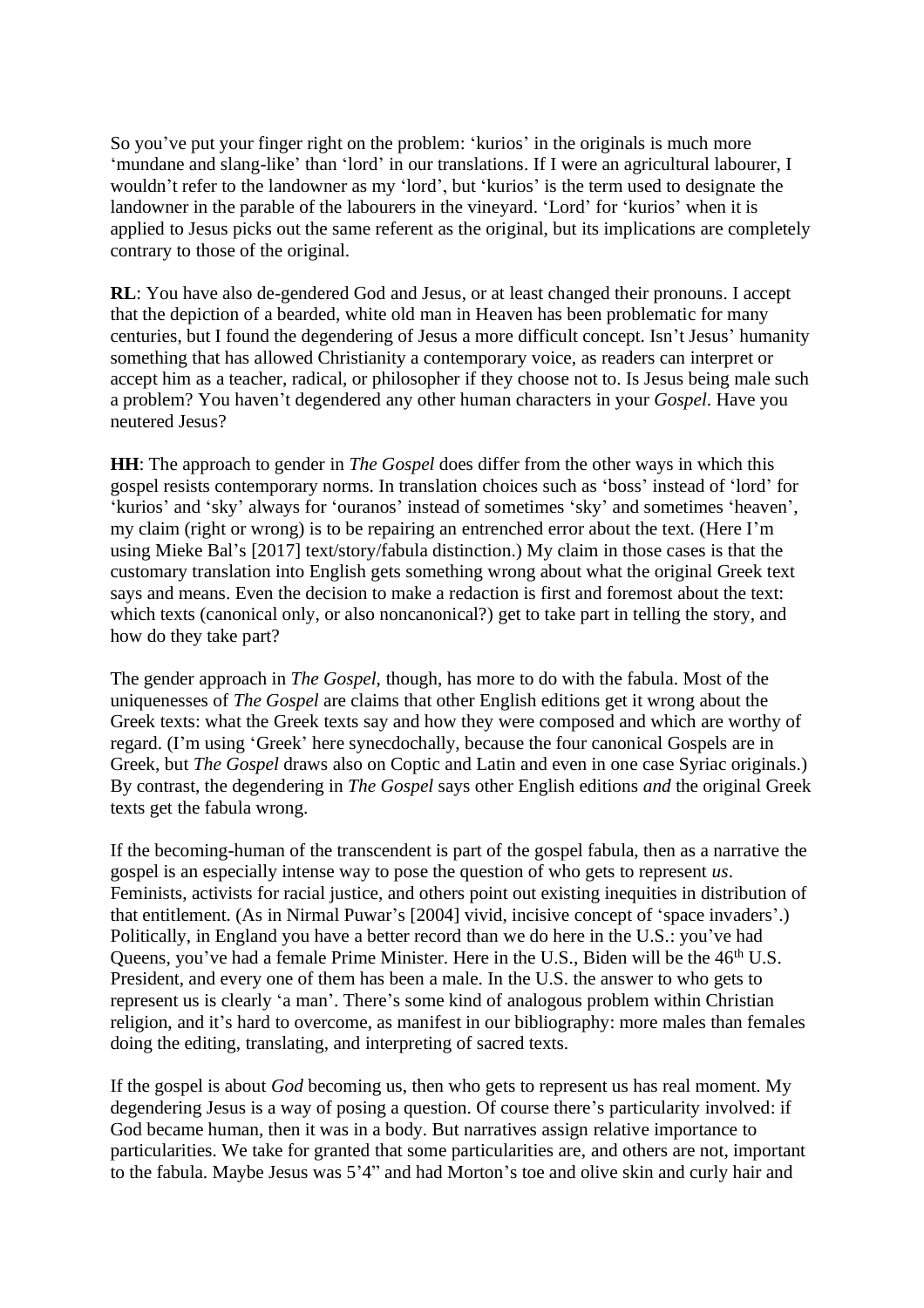one leg a little longer than the other and a mole near the left nipple, but the canonical Gospels don't *say* any of that. Leaving it out is a value judgment: height is a relatively unimportant feature of God's becoming human. My degendering of God and Jesus is a way of asking: What if gender, too, is relatively unimportant to the fabula?

It's true that the historical Jesus was some particular height, but no one insists that I picture that height correctly. In fact, many would say it's a *good* thing to have some leeway: if I who am short want to picture Jesus as short, and you who are tall want to picture Jesus as tall, that's just fine. That leeway regarding something relatively unimportant might *help* us both get to other relatively more important things about the fabula. My degendering strategies ask whether gender, in this narrative, might be in this way like height, something readers may be allowed to imagine however they wish, rather than something readers should all be compelled to imagine in the same way.

**RL**: Don't your new neutral pronouns make the text even more difficult to read? I would have thought readability and accessibility were important to you? How would you answer accusations of being too PC for you own, or your book's, good?

**HH**: On the one hand, I want to make the same disclaimer about the pronouns as about all the other decisions: it's not perfect. By way of apology or rationale, though, I would appeal to Charles Bernstein's (1992) absorptive/antiabsorptive distinction, and say that the invented pronouns (etc.) *are* primarily antiabsorptive, so they *do* make the text more difficult to read, but for better or worse that's intentional, not altogether unlike the quotation marks in Alice Notley's *The Descent of Alette* (1992). I *do* want *The Gospel* to be readable and accessible, yes, but the new neutral pronouns do more to support an aim that's in tension with readability and accessibility, the aim of *de*familiarizing.

**RL**: By making angels become emissaries, you not only take away the magic and otherworldliness we associate angels with but also make it more difficult to read the story. A messenger arrives from the boss (I paraphrase) and making a prophecy or prediction makes even less sense to me than a heavenly being doing so. In a similar way emissaries singing to the shepherds in the hills after Jesus' birth, or midwives inspecting Mary for signs of virginity, make the story more unbelievable than angelic encounters. We can at least choose to reject the latter, or accept them in mythical terms. Doesn't your down-to-earth retelling simply make the whole thing laughable and even more improbable? I mean, my annunciation poems (Loydell, 2017; Cave & Loydell 2017, 2020) rely on translating impossible angelic encounters into other, sometimes even more impossible or unlikely, scenarios; they are imaginative flights, inspired by the consideration that the annunciation is basically an alien (as in *other*, not as beings from another planet) intrusion into human life. That's an amazing idea, which I don't have to believe in literally to work with; an emissary from the boss just doesn't do it for me.

**HH**: The problem I'm trying to confront by using 'emissary' rather than 'angel' for the Greek 'angelos' is related to the problem with 'lord' for 'kurios'. The Greek 'angelos' was a very common word, the primary, basic meaning of which was entirely human. 'Angelos' referred normally to a human: a special *context* might suggest that the entity referred to was another type of being, but the context, not the word itself, suggested that. English 'angel' is just the opposite: it refers normally to a non-human being, and only a special context can 'redirect' it to refer to a human.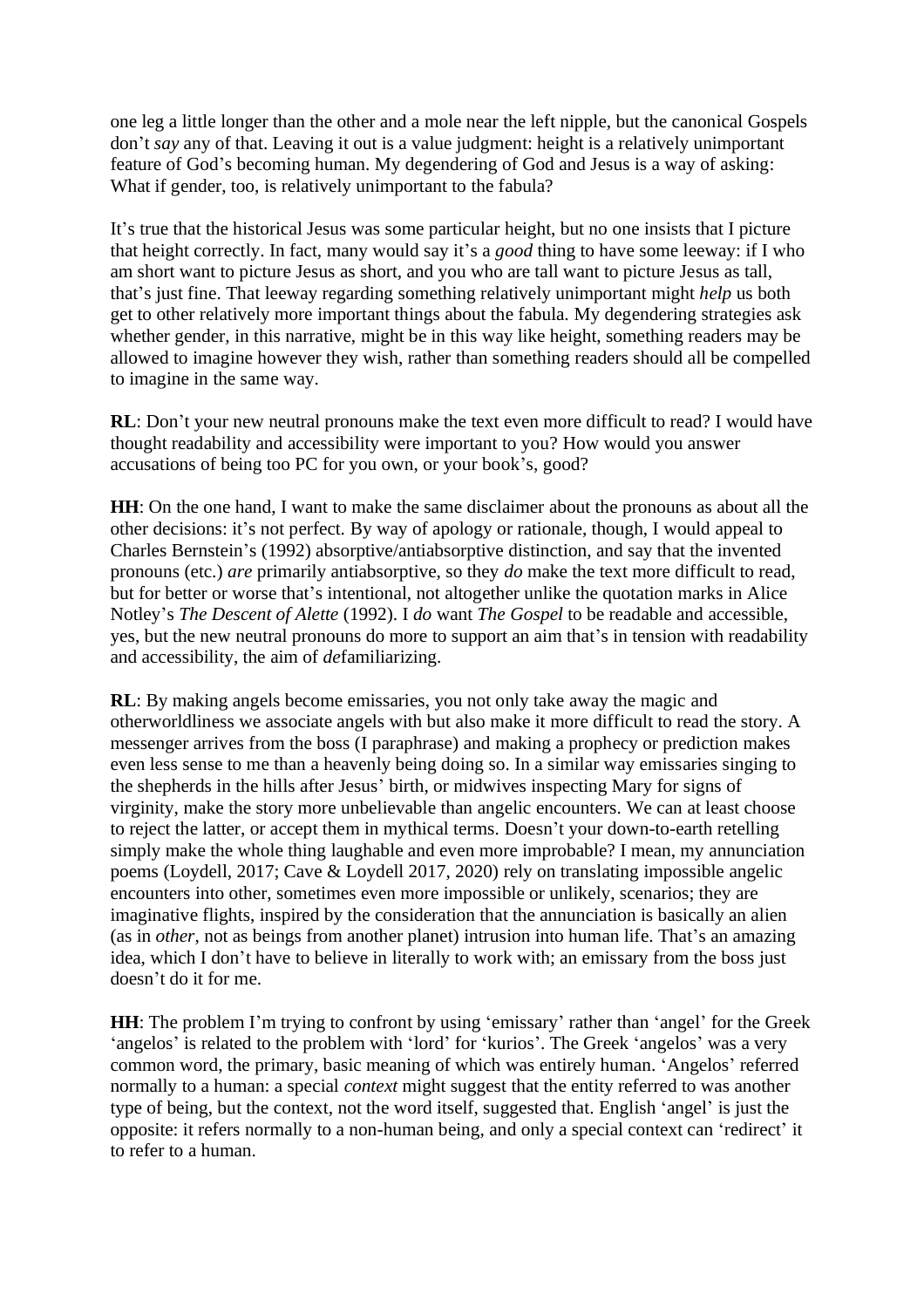Again, I think you point directly at the problem: what sort of improbability it is, where the improbability lies. 'Angel' locates the improbability in the *being* who delivers the message, unlike 'angelos': in the original language, the improbability is in the message being delivered, not in the messenger doing the delivering. In this way, it's a little like Gregor Samsa's transformation into an insect: the improbability doesn't lie in the insect-ness but in the transformation. (Kafka, 2016) Part of the force of the story is that Gregor is *not* transformed into a hippogryph but into the most ordinary and familiar type of animal, a completely mundane being. What's remarkable is not the thing he's transformed into, but the fact that he's transformed into it. Similarly, with 'angelos' it actually de-fuses the message if the deliverer of the message is too special: if a white-robed humanoid creature with a dazzling halo and big white feathered wings sprouting from its back shows up in my bedroom, I'm braced for the message that I'm going to have God's baby, in a way that I'm not braced if a 'regular person' of the same species as myself shows up with the same message. The more mundane the messenger, the more pressure there is on the message.

But your Mary poems pursue this same question, about what sort of messenger can deliver a message straight from God to an individual human being. I'm interested in all the 'angels' that your poems (in *Dear Mary* and in poems you've written since) empower to deliver the message: there's an 'Online Dating Annunciation', and 'Alien Annunciation', a 'Surveillance System Annunciation', a 'Ouija Board Annunciation', a 'Ransom Note Annunciation', and so on. What does this plethora of messengers imply? What does it do to the message?

**RL**: I hope it questions the message and offers variations, possibilities and impossibilities. For some reason the annunciation story became a kind of framing device I was able to use to transform all sorts of paintings, performance art, video art and news items into annunciations, if one projects the story forward and back in time from the actual moment the angel arrives, and is prepared to humanise and demystify the angelic encounter.

I don't believe in angels, so I wanted to humanise that moment of encounter. How could I make the angel's visit part of the 21st Century world I live in? How do people meet other people? Where do they do so? The scene in David Lynch's *Twin Peaks: Fire Walk With Me* film (1992) where the character played by David Bowie is caught on surveillance camera yet is not physically there made me think about surveillance cameras, the poetry ouija board built and used by my work colleague Luke Thompson made me think of it as a supposed means of linking to the spirit world, the alien annunciation mixes up UFO conspiracy theories with a very real realisation that the Bible story of the annunciation is about one world visiting another, *intruding* into the human realm. It is, of course, one of several stories where this occurs throughout the Bible.

I don't know why but I became fascinated by this moment of intervention and intrusion, the human and another world meeting. How might this moment of the story be interpreted and thought about? It obviously became part of an already existing ekphrastic writing practice which was writing from, about and back to the visual arts, but also a theme in itself. So in *Dear Mary* my annunciation poems are part of a book full of Italy, responses to many types of visual art and discussions about colour; after conversations with Sarah Cave and further reading, my poems in *Impossible Songs* and *A Confusion of Marys* become focussed in more on the annunciation.

**HH**: Your relating practice and theme reminds me that, in his introduction to your *Dear Mary*, Jim Harris relates the modality of the poems to their thematic focus, describing the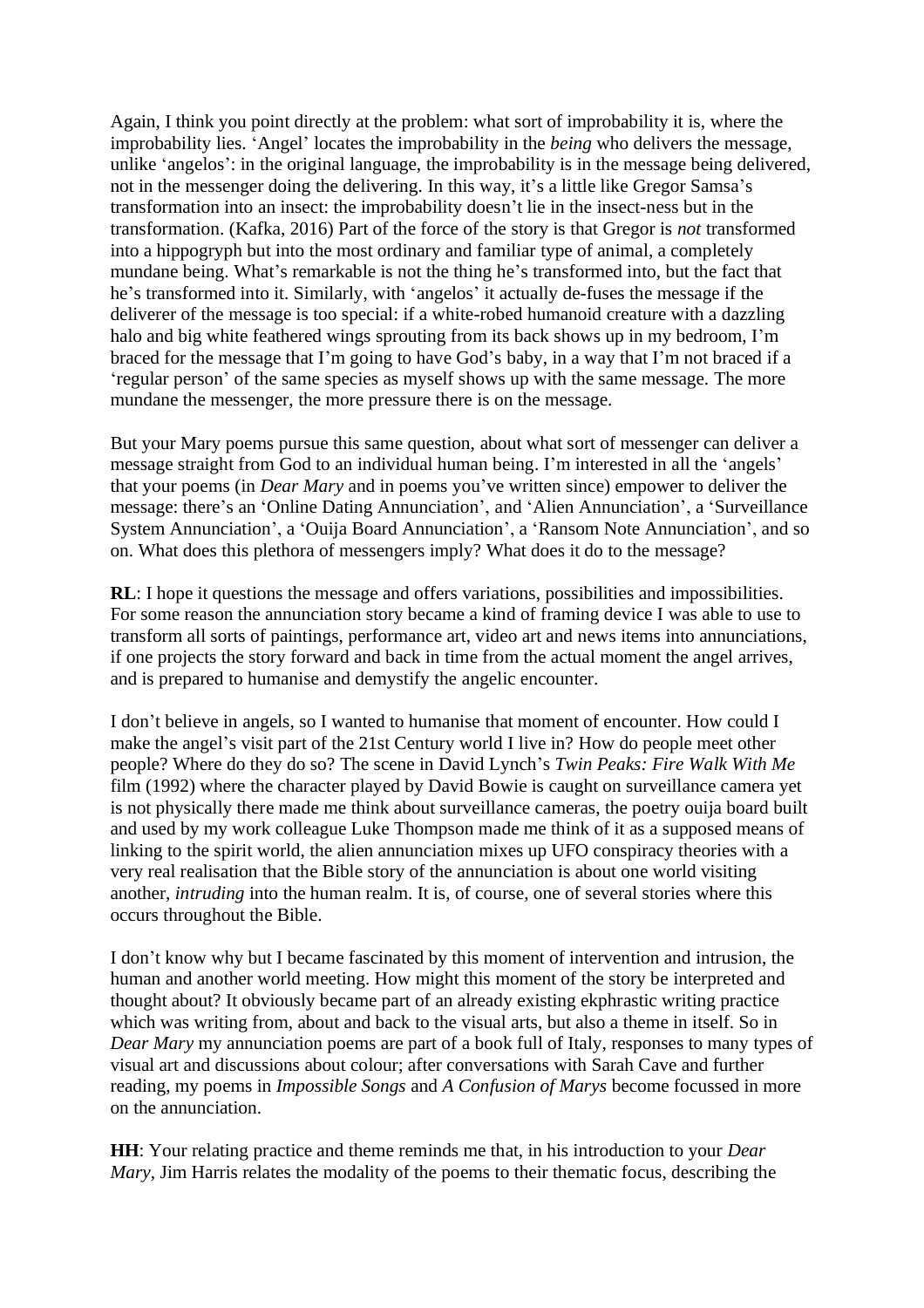poems that are *about* annunciation as being *like* an annunciation. Is there any sense in which you yourself would describe your poems as annunciations, or as annunciatory?

**RL**: I guess in the way they present the annunciation anew there is a sense of announcing the annunciation? And however questioning, doubtful, humorous or cynical my poems can be they are of course, about the angel visiting Mary – the content, action and focus of the text remains that story, Gabriel visiting Mary to tell her she is pregnant with Jesus. Perhaps they can be regarded as an encounter with an idea or concept, so that – pushing the idea – the poem is like the angel, interrupting the reader (Mary) with surprising ideas?

**HH**: Surprising ideas, and some surprising angels! I'm intrigued by the way things in the world (ouija boards, surveillance systems) function as messengers, but also by the way in your Mary poems other texts function as messengers *and* as message, at once. Popular songs, philosophical and art historical texts, *become* these poems. Why is it important to have Patty Griffin and Ludwig Wittgenstein speaking in these poems?

**RL**: Well Patty Griffin is in the mix of quoted song lyrics that makes up the poem 'Dear Mary' (2017a: 772-73). Once my annunciation project was underway I started using the writing processes I often use to make my poems, which includes collage and juxtaposition. I enjoy finding a poem in other peoples' words, in finding new ideas and ways of discussing my theme there. The songs I found and sampled lyrics from aren't, of course, about the same Mary, it's a common name, but these songs of love, mourning, offered me new ways of looking at Mary the mother of Jesus. In some ways that poem is a kind of microcosm of all the annunciations poems I have written, that is I have appropriated these songs through the lens of the annunciation story.

As for Wittgenstein, well surely anyone who is interested in how language works has to engage with his work? And anyone who seriously wants to think about colour will read his *Remarks on Colour* (1978). The poems about perception, greys (and grays), naming colours are very much dependent upon two David Batchelor books (2000, 2014) and the Wittgenstein. I am interested in how we talk about what we see, how we make the world through language – which appears to be how we think and understand.

**HH**: One of the poems I return to over and over in *Dear Mary* is 'Strange Photos' (2017a: 92- 97). I think this conversation is helping me see *why* I am so drawn to that poem. The exploration of 'it', the making-determinate of the indeterminate, resonates for me with the making-human of the divine in the gospel, so in the context of *Dear Mary* I read 'Strange Photos' (in a way I wouldn't if I encountered it only by itself) as an annunciation of sorts. I don't know if that aligns in any way with how you see that poem, or if it just seems to you like a loopy way of reading the poem.

**RL**: 'Strange Photos' was not written as an annunciation poem, but as what I call a Google poem, again a constructed text, in this case using online searches. The first part to be written was in response to the David Grubb quote which begins 'What It Is'. David and I have had a conversation in poems for at least a couple of decades now (as well as conversations in person and on the phone), and I have often written back to or been inspired by specific poems of his, sometimes because they annoy or challenge me, at other times because they ask fascinating questions or offer unusual images and ideas. David's phrase 'what it is' was an odd one, so I Googled it and collected the online answers (I have my own rule about only using what comes up onscreen in the search results, not clicking through), selecting from the first 10 or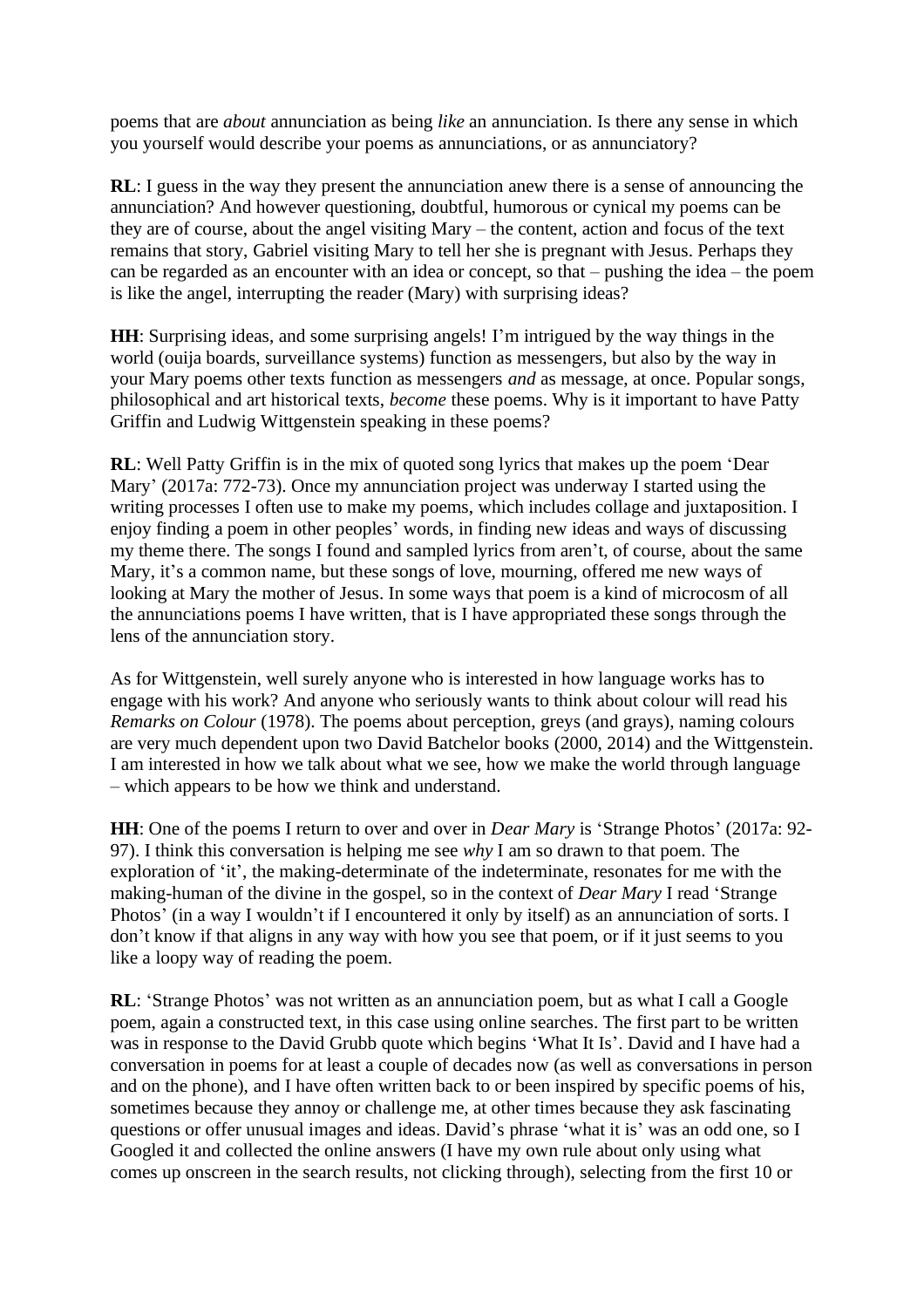20 pages.

I then started playing with ideas around 'it' and eventually came up with four poems which I decided were actually four parts of a long poem. When I was selecting poems for the *Dear Mary* book the 'it' in these poems seemed to partly be spiritual or *other*, something unknowable, particularly when the poem addresses – often obliquely – ideas such as heaven, death, framed experience, absence, the unknown, perhaps the nature of life itself. That looks very pretentious in cold print, and I don't want it to appear so, the poem is meant to be fun with a serious questioning tone underneath. I want to make the reader question and think.

I've used these quotes before (Loydell, 2017b), but they are touchstones for my poetry. I love Charles Bernstein's idea that 'Poetry is turbulent thought' which 'leaves things unsettled, unresolved – leaves you knowing less than you did when you started' (Bernstein, 1999: 42- 43). And although collage is only one of the ways I construct my poems I agree with David Shields when he states that 'collage teaches the reader to understand that the movements of the writer's mind are intricately entangled with the work's meaning. Forget "intricately entangled with the work's meaning": are the work's meaning.' (Shields, 2013: 161) Tony Hoagland suggests that

Collage is really the practice of a theory of knowledge. [...] it takes disorder, coincidence and chance materials as part of its methods and inspiration. [...] it embraces ambiguity, improvisation, speed, and multiplicity of meaning. It is expressive, but not primarily selfexpressive. It places priority neither on closure, nor on conventional notions of completeness. (Hoagland 2006)

I'm interested in the texture and language of a poem as much as any content, narrative or idea it contains. That is *how* something is said is as important as *what* is said. Poems should open up connections and thought processes, not offer simple or concise, let alone complete, answers.

**HH**: Yes, *how* something is said can matter as much as *what* is said. Or, as Diane Glancy (2020) puts it in her book on another case of God talking to humans (the book of Job), 'More than content is the manner in which it is held.' So *that*'s why so many things can be messengers? And why so many messages can be annunciations? Because it is a way of training the attention, of listening for messengers and messages, to (as you put it in your 'Process, remix …' essay [2017b]) step away 'from the idea of a poet somehow sharing an original experience' and 'resist the implied egotism of the declamatory "I" in poetry'?

**RL**: That's an interesting take on the idea of messengers and the conveyance or delivery of messages. But doesn't your re-telling take away the poetic nature of the Gospel texts? Since I was a teenager I have always used the Authorised version of the Bible, because I want the language to be different, unusual and musical. *The Living Bible* and *Good News* versions, so popular in the 1970s when I attended church and church youth group, simply made everything mundane and ordinary. It's a little like summarising a novel's plot rather than reading it for the language, voice(s) and storytelling. How does your *Gospel* avoid this problem?

**HH**: We're more or less the same age, and it sounds like there are points of similarity in our religious backgrounds. Same story here: someone (my parents? my maternal grandparents?) gave me a copy of *The Living Bible* as a Christmas gift, the edition with an olive-green 'hardback' cover that had a weird pillowy texture to it. My older sister had a thick paperback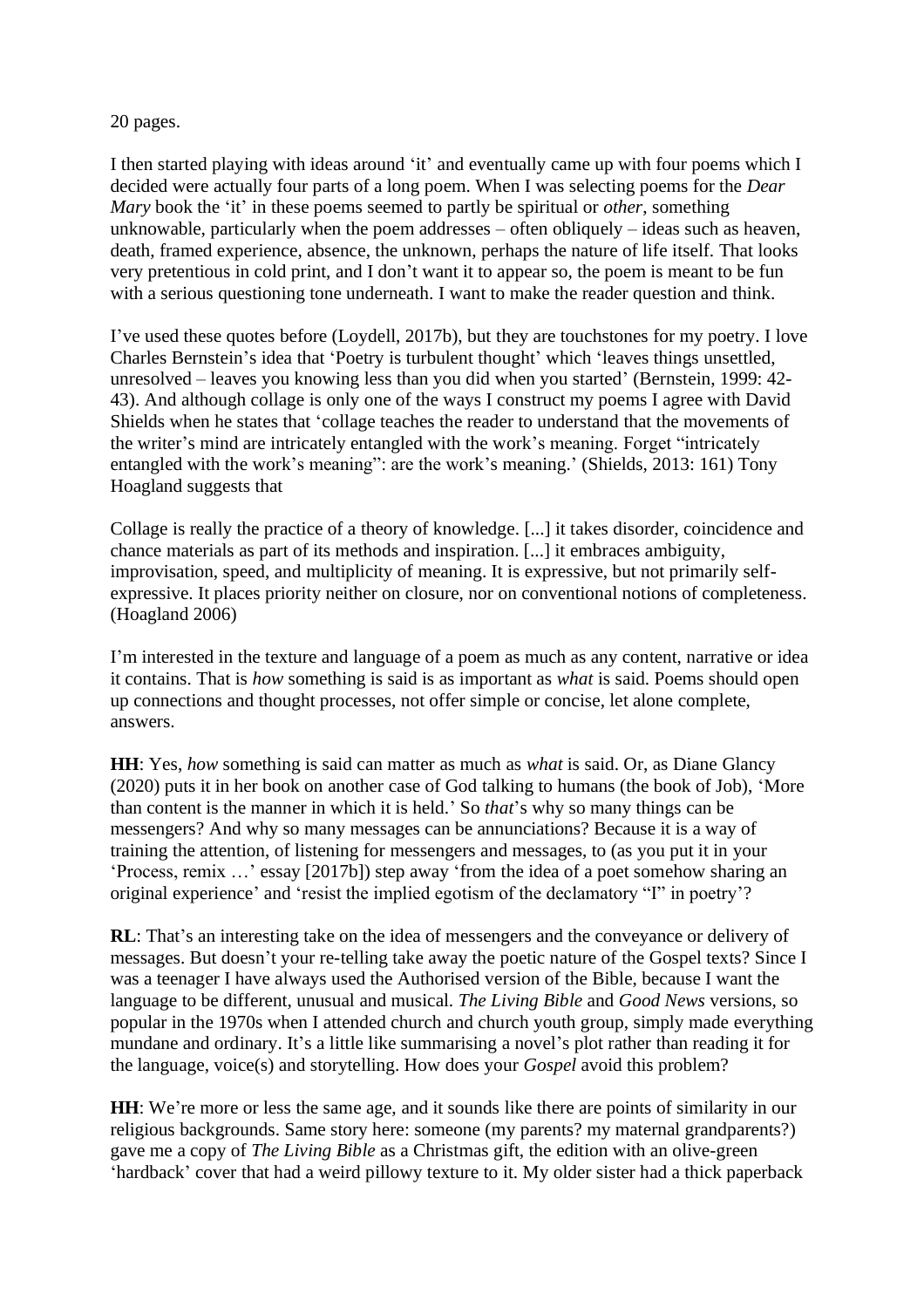called *The Way*, that I think was the same translation/paraphrase. I share your sensibility in regard to such versions. There's an elevator-music quality to them, an attempt to make the narrative all comfort and no challenge, but I take it that gospel narratives pose a *lot* of challenge, and I myself want literature to offer me both comfort *and* challenge, not only one of the two, so the *Living-Bible*-type ordinary-language paraphrase doesn't interest me.

I hope, then, that *The Gospel* does *not* have much in common with such versions of the Bible. I find it misleading to use always and only 'pub language', but I find it equally misleading to use always and only 'church language'. Many translation decisions in the Authorized version were made because at the time they were 'true to' the original being translated, but now they're only true to the time of translation. My claim is that translating 'kurios' as 'lord' is as goofily anachronistic as it would be to translate 'makarios' as 'groovy'.

**RL**: Well, I'm not suggesting you don't care about the language used – you clearly do, as evidenced by this discussion – but your written work is often underpinned by a philosophical concept, yes, rather than a poetic one?

**HH**: The short answer would be *yes*, though I might swap metaphors. For me, philosophy and poetry are richly interconnected. I see them as less distinct and opposed than the prevalent view would have it. That view shows up, for example, as disciplinary categories in academia: many universities have a department of 'Philosophy and Religion', but I don't know of any university in the world with a department of 'Philosophy and Poetry'. For me, though, they are more merged than distinct, more reciprocal than opposed. So I don't see one as underpinning the other, quite. It's not that one is foundation, the other edifice, but more like planets whose gravitational fields influence one another. How something is said and what is said don't pull apart neatly, and for me neither do poetry and philosophy. Am I right to guess that you would say something similar about the relation for you between poetry and visual art?

**RL**: The term creativity can be applied to many things, including poetry, fine art, film, music and theatre as well as pure maths, theology and philosophy. I took an undergraduate degree in Creative Arts, which focussed attention on the way the arts could be integrated (or not) and helped us develop a vocabulary and understanding that could deal with many art forms. So although I may not have a technical dance or formal musical vocabulary (let alone skill in composition, playing or choreography), I am not shy of watching or listening and then responding in words. I am also of the persuasion that we think in language, so have moved away from thinking that art can somehow deal with stuff language can't. Several years later, my MA in creative writing really challenged me about the possibilities of poetry, the fluidity of language and introduced me to a lot of conceptual and processual writing, as well as associated theory, that changed the way I write.

Having said all that, I do mostly regard my painting and writing practices as distinct from each other, just as my academic and journalistic writing is separate from poetry. But of course it all relies on using this wonderful stuff called language, which I realise offers the writer so many possibilities, the more one works with it... There is always more to know, to understand, to contemplate and wonder at, to process and question.

With that idea of 'so much more to know', the material you have gathered in *The Gospel* tells a much wider story than we are used to. So, for instance, we get some family history, much more about Mary, and some stories about Jesus growing up, from the period between the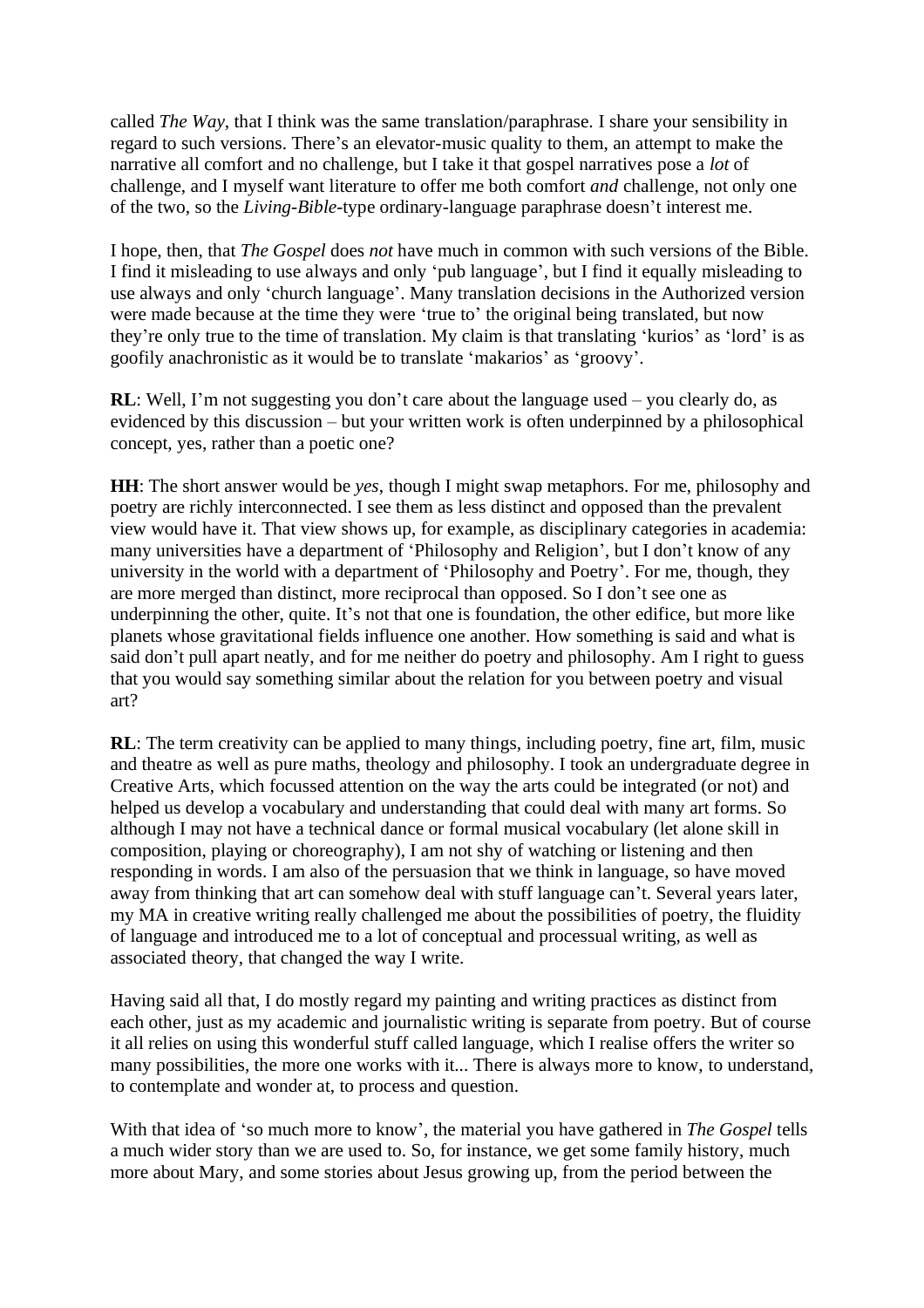Nativity and when he starts preaching. What does this show? Although you say you do not make any of this story up, you have of course, selected and edited from your sources. How did you decide what went in and what was not included?

**HH**: There were really two types of decision involved, but maybe only one decision principle. One type of decision involved selecting a single version from several available versions. For example, Matthew, Mark, and Luke all three tell the story of Jesus curing a boy of his epilepsy. I included Mark's account, because in it the boy's father is a real character, too, not only the boy himself. The other type of decision, the one you're highlighting here, was whether or not to include material that is in only one source. As an example of that type, I included the story of child Jesus making sparrows out of mud on the Sabbath, which (to my knowledge) only appears in the Infancy Gospel of Thomas (Ehrman and Pleše, 2011). In both types of decision, I would say I'm ultimately relying on an intuitive sense of how compelling the story is *as a story*. (By contrast, for example, with a sense of how plausible the story is as a record of a factual/historical event.) Probably I've erred on the side of including too much, but since one thing I'm trying to push back against is canonization – the rule that only a few stories count – I *wanted* to err on the side of inclusion rather than exclusion.

**RL**: How do you think your book will be received, or how has it been received? The USA still seems to be a country underpinned by religion in a way the UK is not. In my experience the UK is now a nation that does not always know why we celebrate Easter or Christmas, and my students are unfamiliar with Adam and Eve, Noah's Ark, Jacob's Ladder or other Bible stories that were staples of my childhood. Newspaper reports suggest that this may be similar to USA citizens, yet they still attend church, and religious ideas are tangled up with concepts of freedom and law in a way they are not in the UK (despite the theoretical American separation of religion and state).

**HH**: We're having this conversation just before the official publication date of the book, so I'm only guessing how it will be received. (And part of me wants to chuckle and say it will be received like all my previous books: with silence!) With another chuckle, we could invoke the cartoon version of history in which *of course* the U.S. has a tortured relationship with religion: you Brits sent all your jailbirds to Australia and all your religious kooks to America! More seriously, though, I do anticipate *more* response to this book than to my previous books, and much *stronger* responses.

Much has been said, and there is much to be said, about why and how the U.S. is, as you so aptly put it, 'underpinned by religion', and I'm no expert on the matter. But I do have a sense that at least one aspect of that underpinning is likely to bear on the response to *The Gospel*. In the U.S., religious beliefs most often function less as constituents of an understanding of how the world works than as declarations of affiliation and tests of loyalty. It's not about factual or metaphysical *truth*, it's about securing membership in an in-group and opposing oneself to an out-group. Hence the Trump photo-op holding a Bible and posing in front of a church. We didn't learn anything about whether Trump believes there is a God who is active in human history, we learned a demographic that Trump thinks he can get to say 'He's one of *us*.'

That's one reason for my anticipation about response. Viewed in those terms, as a question of group loyalty, *The Gospel* is an opposite of the Trump photo-op, a statement that your Bible is not my Bible, that I'm one of *them*, not one of *us*.

**RL**: Yes, I can see that is the kind of statement or performance one doesn't want to be part of,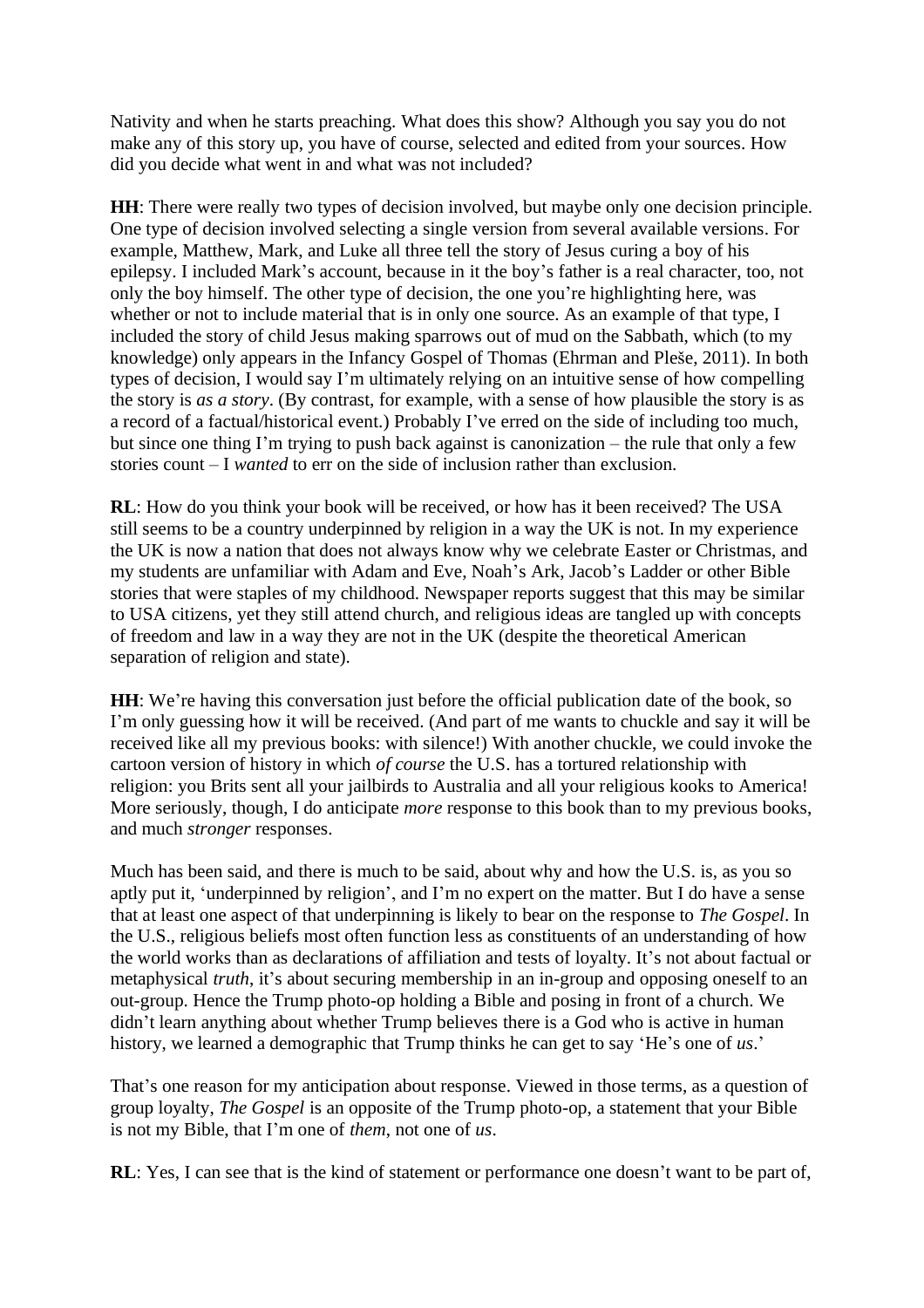directly or indirectly, it's a question of different responses to the same material or idea, of who represents who in these issues.

**HH**: It can be hard to 'pull apart' representation and represented, and *trying* to separate them might sometimes be misleading. I'd want to describe your work as foregrounding *representations* of Mary: paintings, stories, and so on. How would you talk about your work's concern with representations of Mary, and with the Mary represented?

**RL**: I think you are correct in your statement that I am interested in using *representations* of Mary as much as the Bible story. My interest came about because of my reading and research about Renaissance painting, because I wanted to understand how Fra Angelico's annunciation paintings worked. Particularly the one in San Giovanni Valdarno, which is very near where we sometimes stay in Tuscany, but also the one in San Marco, Florence and another in Cortona. (The fourth in the Prado, Madrid, which I have visited, seems over-restored and gaudy to me.)

The paintings are simply beautiful, formally and in terms of colour, and reading texts such as John Drury's *Painting the Word* (1999) revealed a wealth of symbolism and implied storytelling in these and other paintings hitherto unknown to me. I also became fascinated by the abstract parts of the painting(s) and the words spilling out of the angel's mouth. My Mary is a confused human being whose everyday life is interrupted by an encounter with the unknown – some kind of 'angel' or 'other' – and a resulting pregnancy.

Having said that, I guess the elephant in the room, the question we've been avoiding, is why both of us return to the Bible, or stories from it at least. I know we started by questioning ideas of canonicity and the fact that Christianity did shape the Western World, but away from these intellectual arguments, why *The Gospel*?

**HH**: One need not 'believe in' the gospel, in the way 'believe in' is normally used, to be deeply engaged by it. I myself don't 'believe in' it, though as we mentioned earlier I was raised in a 'believing' household. But I think there's a *reason* why 'belief' is so often viewed as important in relation to the gospel. There is something archetypal about a narrative in which God becomes human. It positions in a story, or presents as a story, what I take as a basic and ultimate human problematic, to adequate the immanent to the transcendent. The question is all around us all the time. Socrates in the *Crito* (1997) has been ill-treated by the laws, but asks for guidance from the Laws. Antigone defies the duty imposed on her, in order to fulfill her Duty. How could a narrative not be compelling, in which the immanent is depicted as not merely *subject to*, but even *embodying*, the transcendent?

Bibliography

Bal, Mieke (2017), *Narratology: Introduction to the Theory of Narrative*, 4<sup>th</sup> ed., Toronto: University of Toronto.

Batchelor, David (2000), *Chromophobia*, London: Reaktion.

Batchelor, David (2014), *The Luminous and the Grey*, London: Reaktion.

Beckett, Sister Wendy (1992), *Sister Wendy Beckett on Art and the Sacred*, London: Rider.

Bernstein, Charles (1992), *A Poetics*, Cambridge, MA: Harvard University.

Bernstein, Charles (1999), 'What's art got to do with it?' in *My Way. Speeches and Poems,* Chicago, IL: University of Chicago Press, 36-51.

Beti, Mongo (2005), *The Poor Christ of Bomba*, Long Grove, IL: Waveland.

Cave, Sarah & Loydell, Rupert M. (2017), *Impossible Songs. 21 Annunciations*, Cornwall: Analogue Flashback.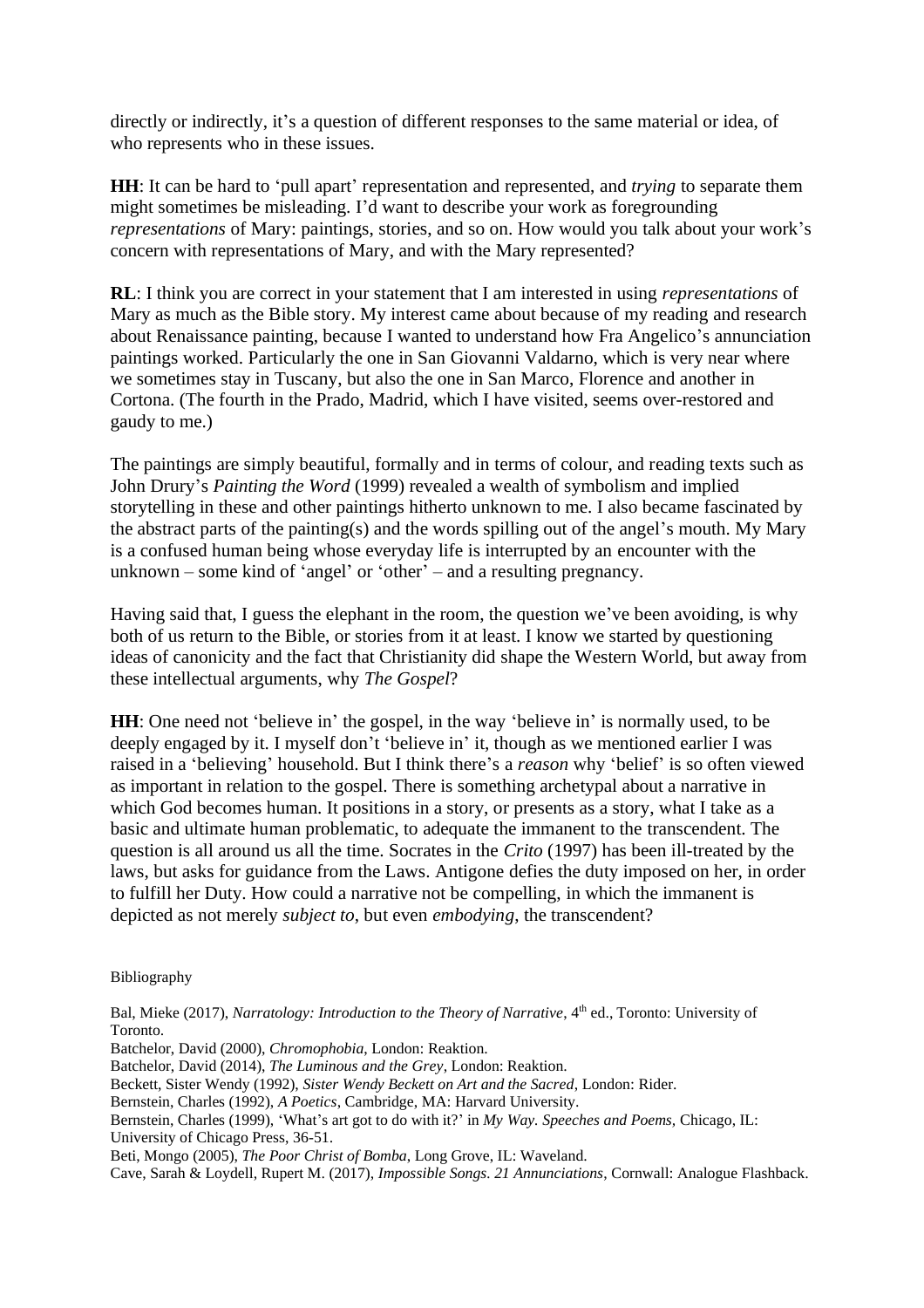Cave, Sarah & Loydell, Rupert M. (2020), *A Confusion of Marys*, Bristol: Shearsman.

Cox, Harvey (1969), *The Feast of Fools. A Theological Essay on Feast and Festivity*, Cambridge, MA: Harvard University.

Crace, Jim (1998), *Quarantine*, London: Penguin.

Cupitt, Don (1989), *Radicals and the Future of the Church*, London: SCM.

Cupitt, Don (2005), *Solar Ethics*, London: SCM.

Davey, Richard, ed. (2000), *Stations: the new sacred art*, Bury St Edmunds: Bury St Edmunds Art Gallery. Devonshire Jones, Tom, ed. (1993), *Images of Christ. Religious Iconography in Twentieth Century British Art*, Northampton: St. Matthew's (Northampton) Centenary Art Committee.

Doney, Meryl, ed. (2004), *Presence. Images of Christ for the Third Millennium*, High Wycombe: BibleLands. Drury, John (1999), *Painting the Word. Christian Pictures and their Meanings*, New Haven: Yale University. Ehrman, Bart D. & Pleše, Zlatko (2011), *The Apocryphal Gospels: Texts and Translations*, Oxford: Oxford University.

Fabian Miller, Garry, ed./curator (1990), *The Journey. A Search for the Role of Contemporary Art in Religious and Spiritual Life*, Lincoln: Usher Gallery.

Faulkner, William (1978), *A Fable*, New York: Vintage.

Francis, Richard, ed. (1996), *Negotiating Rapture. The Power of Art to Transform Lives*, Chicago: Museum of Contemporary Art.

Glancy, Diane (2020), *Island of the Innocent: A Consideration of the Book of Job*, Brooklyn, NY: Turtle Point Press.

Hix, H. L. (2020), *The Gospel*, Frankfort, KY: Broadstone.

Hoagland, Tony (2006), 'Fragment, Juxtaposition, And Completeness: Some Notes And Preferences', *The Cortland Review* 33, August, at http://www.cortlandreview.com/issue/33/hoagland\_e.html (accessed 23 Nov 2020)

Kafka, Franz, (2016), *The Metamorphosis*, New York: Norton.

Knausgaard, Karl O. (2004; 2008), *A Time to Every Purpose Under Heaven*, London: Portobello.

Loydell, Rupert (2001), *Stations of the Cross*, Exeter: Stride.

Loydell, Rupert (2013), *The Tower of Babel*, Altrincham: Like This.

Loydell, Rupert M. (2017a), *Dear Mary*, Bristol: Shearsman.

Loydell, Rupert (2017b), 'Process, remix, juxtaposition, assemblage and selection: How the 21st century poet makes poetry out of autobiographical material', in *Axon: Creative Explorations*, Vol 7, No 2, December 2017, https://www.axonjournal.com.au/issue-13/process-remix-juxtaposition-assemblage-and-selection (accessed 23 Nov 2020)

Lynch, David, dir. (1992), *Twin Peaks: Fire Walk With Me*, CIBY Pictures

Maine, David (2004), *The Flood*, Edinburgh: Canongate.

Maine, David (2006), *Fallen*, Edinburgh: Canongate.

Notley, Alice (1992), *The Descent of Alette*, New York: Penguin.

Pekić, Borislav (1994), *The Time of Miracles*, Evanston, IL: Northwestern University.

Plato (1997), *Crito*, John M. Cooper, ed., *Plato: Complete Works*, Indianapolis, IN: Hackett.

Puwar, Nirmal (2004), *Space Invaders: Race, Gender and Bodies Out of Place*, Oxford: Berg.

Shields, David (2013), *How Literature Saved My Life*, London: Notting Hill Editions

Taylor Mark C. (1984), *Erring,* Chicago: University of Chicago.

Taylor Mark C. (1999), *About Religion. Economies of Faith in Virtual Culture*, Chicago: University of Chicago. Taylor Mark C. (2001, *The Moment of Complexity. Emerging Network Culture,* Chicago: University of Chicago.

Taylor Mark C. (2007), *After God*, Chicago: University of Chicago.

Weisberger, Edward, ed. (1986), *The Spiritual in Art: Abstract Painting 1890-1985*, New York: Abbeville.

Wittgenstein, Ludwig (1978), *Remarks on Colour*, Berkeley: University of California.

**H. L. Hix** teaches philosophy and creative writing at the University of Wyoming (USA). In addition to *The Gospel*, his recent books include a poetry collection, *Rain Inscription*, an essay collection, *Demonstrategy*, and an anthology of 'poets and poetries, talking back', *Counterclaims*.

**Rupert Loydell** is Senior Lecturer in the School of Writing and Journalism at Falmouth University, the editor of *Stride* magazine, and contributing editor to *International Times*. He is a widely published poet, has edited anthologies for Salt, Shearsman and KFS, written for academic journals such as *Punk & Post-Punk* (which he is on the editorial board of)*, New*